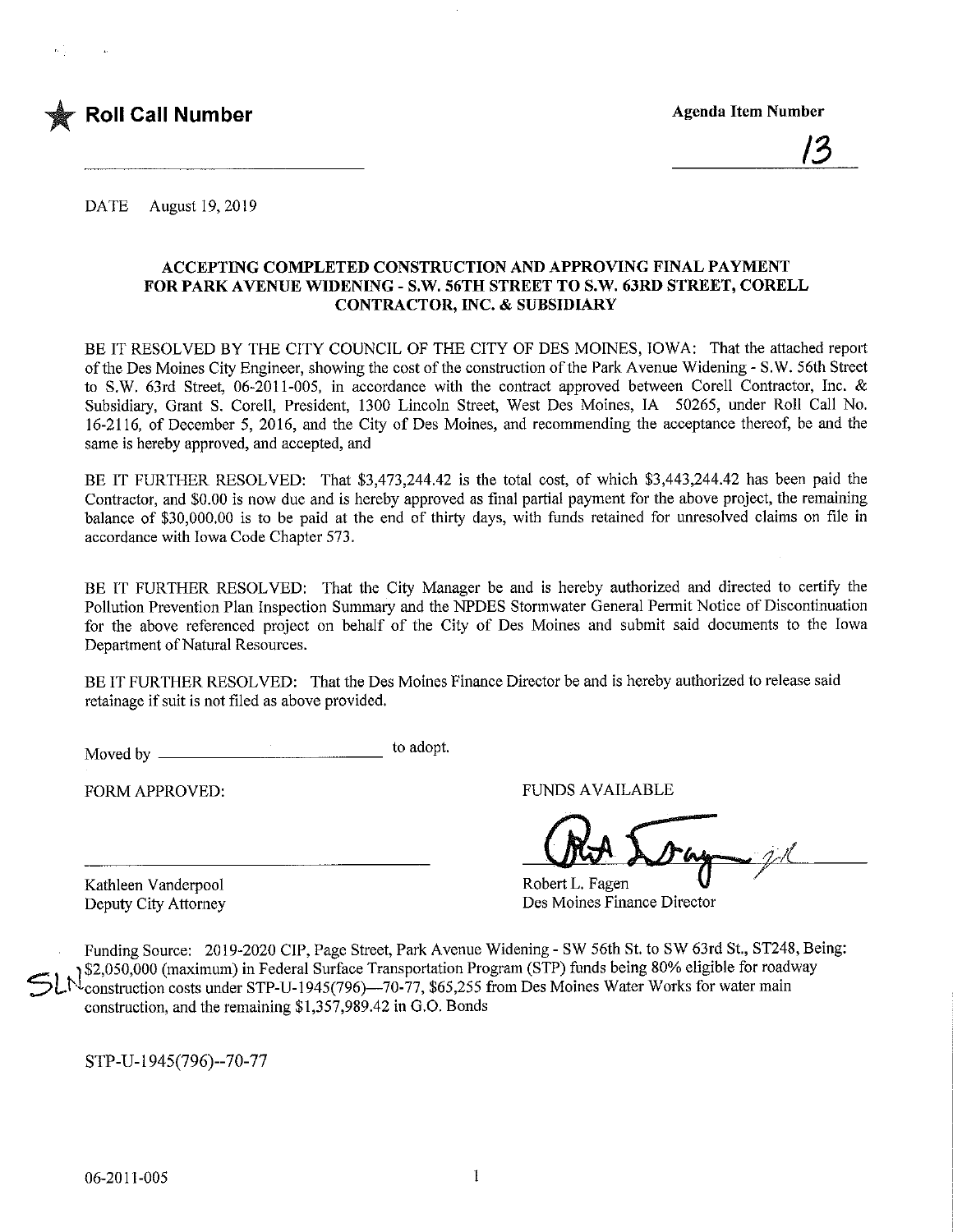



DATE August 19, 2019

| <b>COUNCIL ACTION</b> | YEAS | <b>NAYS</b> | Pass | <b>ABSENT</b>   |
|-----------------------|------|-------------|------|-----------------|
| <b>COWNIE</b>         |      |             |      |                 |
| <b>BOESEN</b>         |      |             |      |                 |
| <b>COLEMAN</b>        |      |             |      |                 |
| <b>GATTO</b>          |      |             |      |                 |
| <b>GRAY</b>           |      |             |      |                 |
| <b>MANDELBAUM</b>     |      |             |      |                 |
| WESTERGAARD           |      |             |      |                 |
| <b>TOTAL</b>          |      |             |      |                 |
|                       |      |             |      | <b>APPROVED</b> |

## **CERTIFICATE**

I/ DIANE RAUH, City Clerk of said City hereby certify that at a meeting of the City Council of said City of Des Moines, held on the above date, among other proceedings the above was adopted,

IN WITNESS WHEREOF, I have nereunto set my hand and affixed my seal the day and year first above written.

 $\overline{\phantom{a}}$ 

City Clerk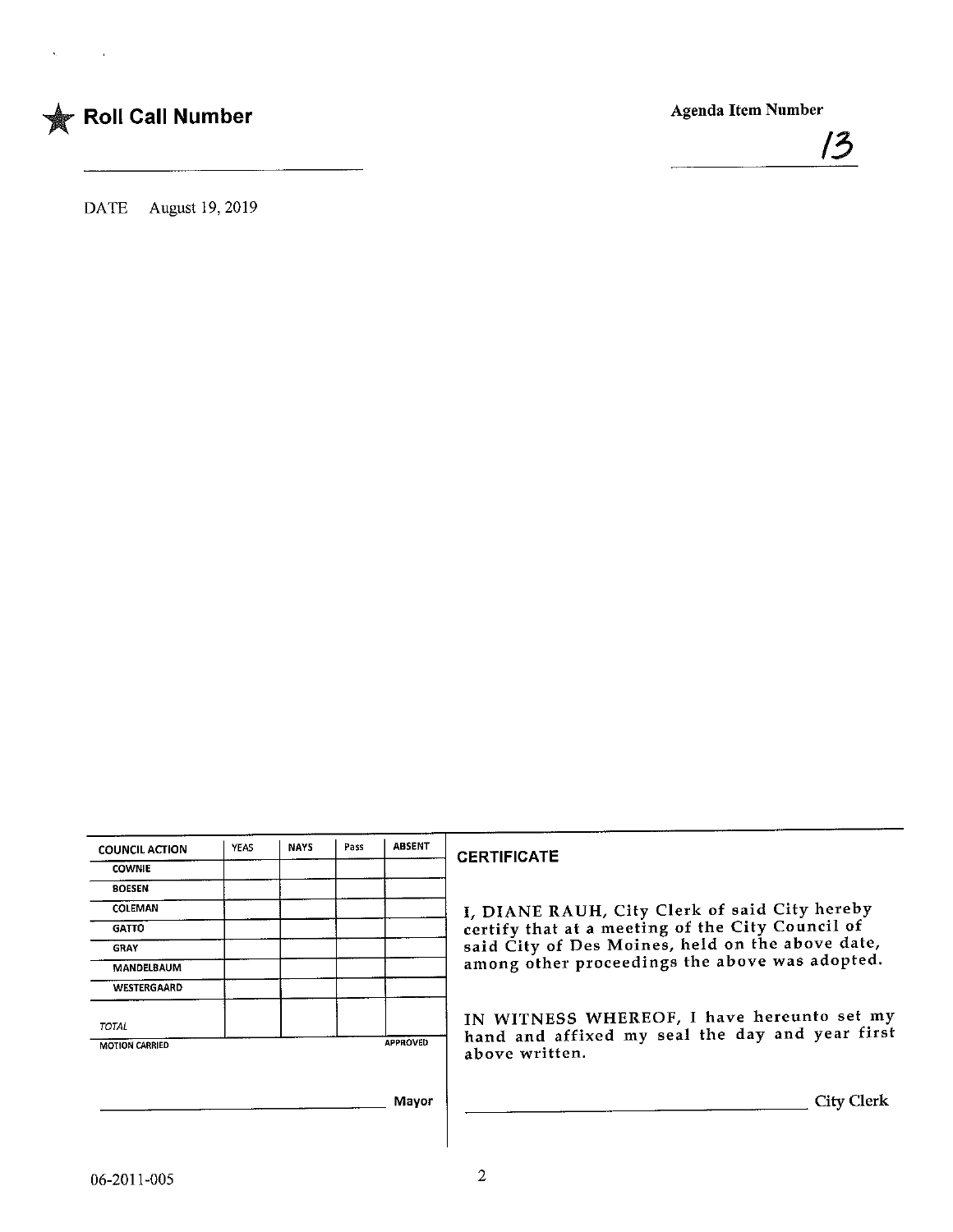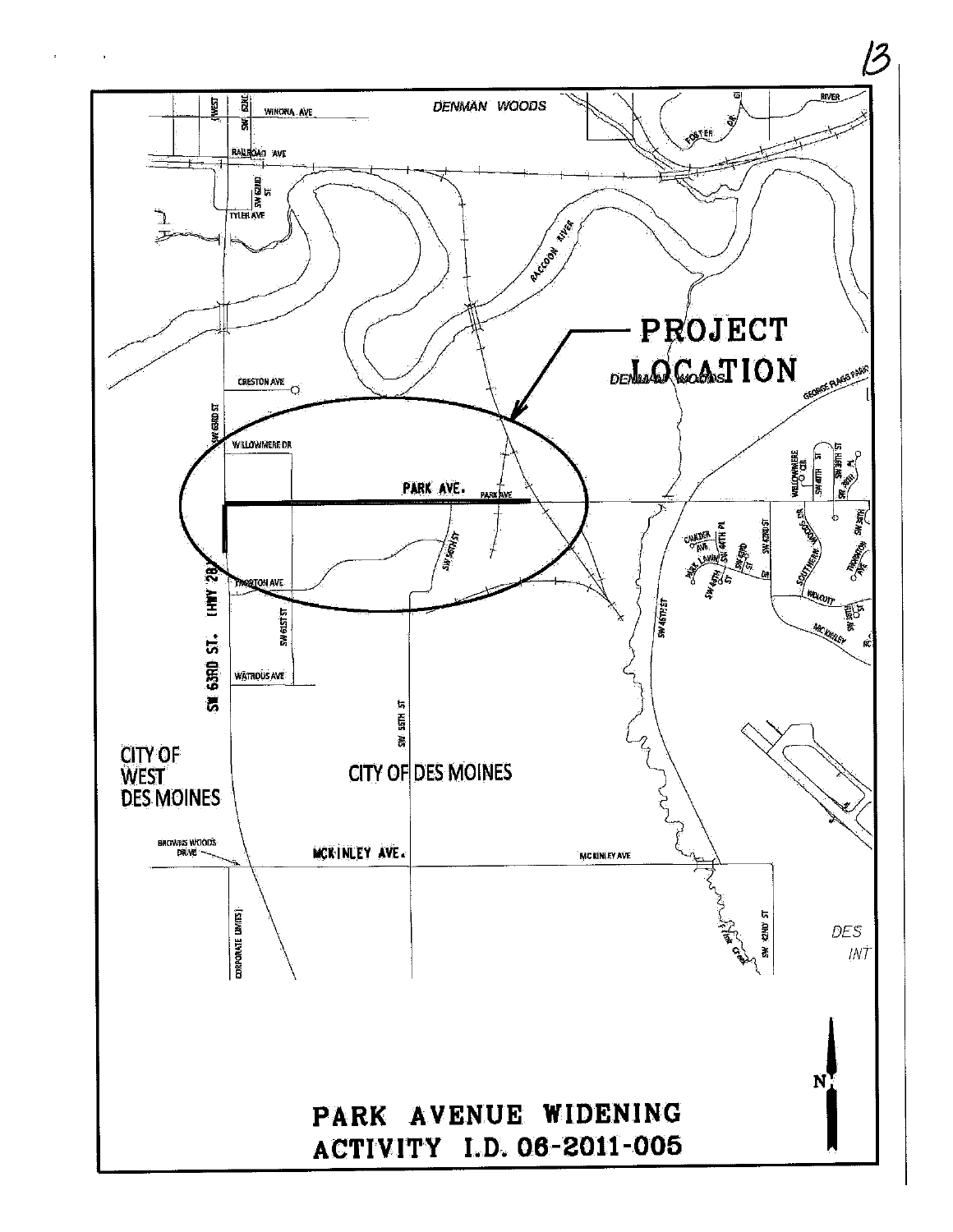$\bar{z}$ 



## PROJECT SUMMARY

# ParkAvenue Widening - S.W. 56th Street to S.W. 63rd Street

### Activity ID 06-2011-005

On December 5, 2016, under Roll Call No. 16-2116, the Council awarded the contract for the above improvements to Corcll Contractor, Inc. & Subsidiary, in the amount of \$3,437,239.33. Tabulated below is a history of project change orders.

| Change<br>Order No. | <b>Initiated By</b> | Description                                                                                                                                                                                     | Amount         |
|---------------------|---------------------|-------------------------------------------------------------------------------------------------------------------------------------------------------------------------------------------------|----------------|
| 1                   | Engineering         | 5/31/2017                                                                                                                                                                                       | \$24,502.50    |
|                     |                     | Addition of well-graded aggregate concrete mix design to<br>reduce pavement permeability and enhance pavement<br>durability.                                                                    |                |
| 2                   | Engineering         | 6/16/2017                                                                                                                                                                                       | \$22,849.23    |
|                     |                     | Additional subdrain was necessary due to capture ground<br>water leaching from an adjacent field.                                                                                               |                |
| 3                   | Engineering         | 7/13/2017                                                                                                                                                                                       | \$24,715.00    |
|                     |                     | Addition of geogrid to the contract for soft subgrade<br>encountered during construction, temporary construction<br>signage, major structure modification, and major manhole<br>adjustment.     |                |
| 4                   | Contractor          | 6/29/2018                                                                                                                                                                                       | \$(59,689.76)  |
|                     |                     | Quantity adjustments to the as-built quantities and the<br>addition of PCC pavement incentives, pavement sawing,<br>miscellaneous storm sewer items, and water main hydrant<br>lead extensions. |                |
| 5                   | Engineering         |                                                                                                                                                                                                 | \$23,628.12    |
|                     |                     | Quantity adjustments to the as-built quantities and the<br>addition of modular block retaining wall and sodding.                                                                                |                |
|                     |                     | <b>Original Contract Amount</b>                                                                                                                                                                 | \$3,437,239.33 |
|                     |                     | <b>Total Change Orders</b>                                                                                                                                                                      | \$36,005.09    |
|                     |                     | Percent of Change Orders to Original Contract                                                                                                                                                   | 1.05%          |
|                     |                     | <b>Total Contract Amount</b>                                                                                                                                                                    | \$3,473,244.42 |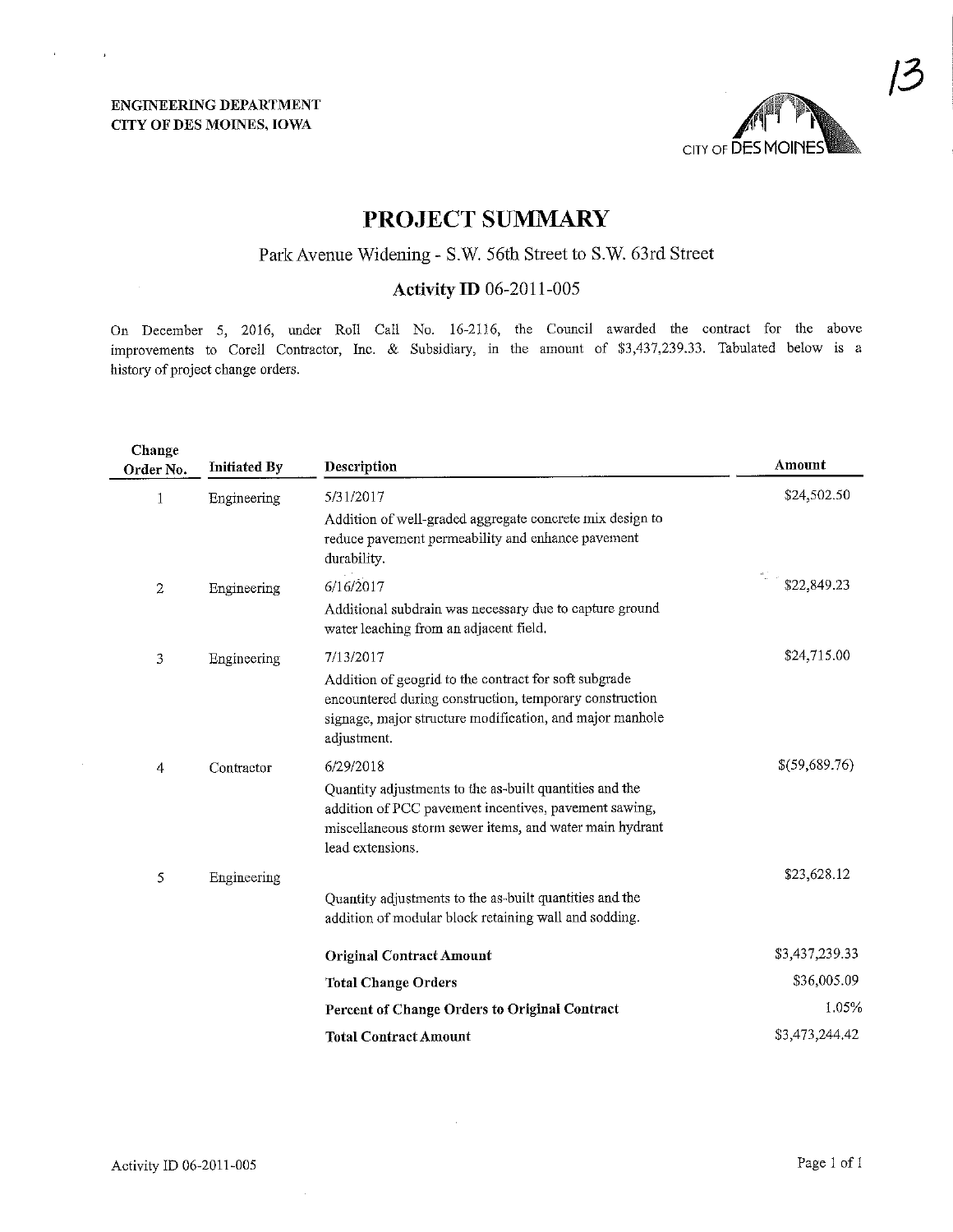August 19, 2019



## CERTIFICATION OF COMPLETION

#### **AGENDA HEADING:**

Accepting completed construction and approving final payment for the Park Avenue Widening - S.W. 56th Street to S.W. 63rd Street, Corell Contractor, Inc. & Subsidiary.

#### SYNOPSIS:

Approve the Engineer's Certification of Completion, accept construction of said improvement, and authorize final payment to the contractor.

#### FISCAL IMPACT:

Amount: \$3,473,244.42 As-Built Contract Cost

Funding Source: 2019-2020 CIP, Page Street, Park Avenue Widening - SW 56th St. to SW 63rd St, ST248, Being: \$2,050,000 (maximum) in Federal Surface Transportation Program (STP) funds being 80% eligible for roadway construction costs under STP-U-1945(796)—70-77, \$65,255 from Des Moines Water Works for water main construction, and the remaining \$1,357,989.42 in G.O. Bonds

#### CERTIFICATION OF COMPLETION:

On December 5,2016, under Roll Call No. 16-2116, the City Council awarded a contract to Corell Contractor, Inc. & Subsidiary, Grant S. Corell, President, 1300 Lincoln Street, West Des Moines, IA 50265 for the construction of the following improvement;

Park Avenue Widening - S.W. 56th Street to S.W. 63rd Street, 06-2011-005

The improvement includes construction of Portland Cement Concrete (PCC) pavement ten (10) inches thick on Park Avenue and nine and half (9.5) inches thick on S.W. 63rd Street (IA 28) of various width pavements, and medians; together with the necessary removals, earthwork, clearing, grubbing, erosion control, PCC sidewalks, PCC driveways, subdrains, storm sewers, traffic control, traffic signals; all in accordance with the contract documents including Plan File Nos. 575-001/185 on Park Avenue from S.W. 63rd Street to 1200 feet east of S.W. 56th Street, and S.W. 63rd Street from Park Avenue to 700 feet south of Park Avenue, Des Moines, Iowa

I hereby certify that the construction of said Park Avenue Widening - S.W. 56th Street to S.W. 63rd Street, Activity ID 06-2011-005, has been completed in substantial compliance with the terms of said contract, and I hereby recommend that the work be accepted. The work commenced on April 6, 2017, and was completed on August 9, 2019.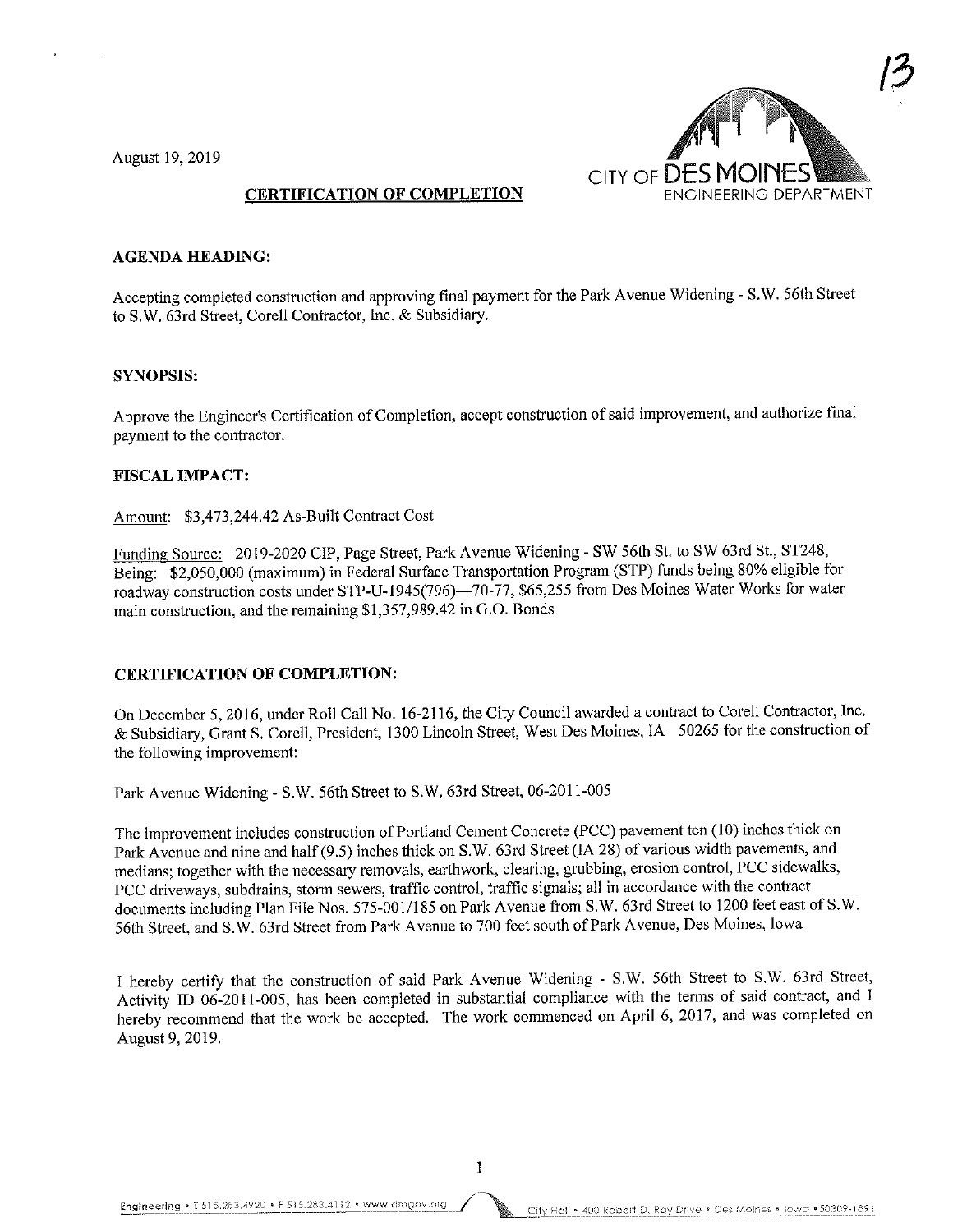I further certify that \$3,473,244.42 is the total cost of said improvement, of which \$3,443,244.42 has been paid the Contractor and \$0.00 is now due and is hereby approved as final partial payment for the above project, the remaining balance of \$30,000.00 is to be paid at the end of thirty days, with funds retained for unresolved claims on file in accordance with Iowa Code Chapter 573. The amount of completed work is shown on the attached Estimate of Construction Completed.

Atever 2 Nalen Ro

Steven L. Naber, P.E. Des Moines City Engineer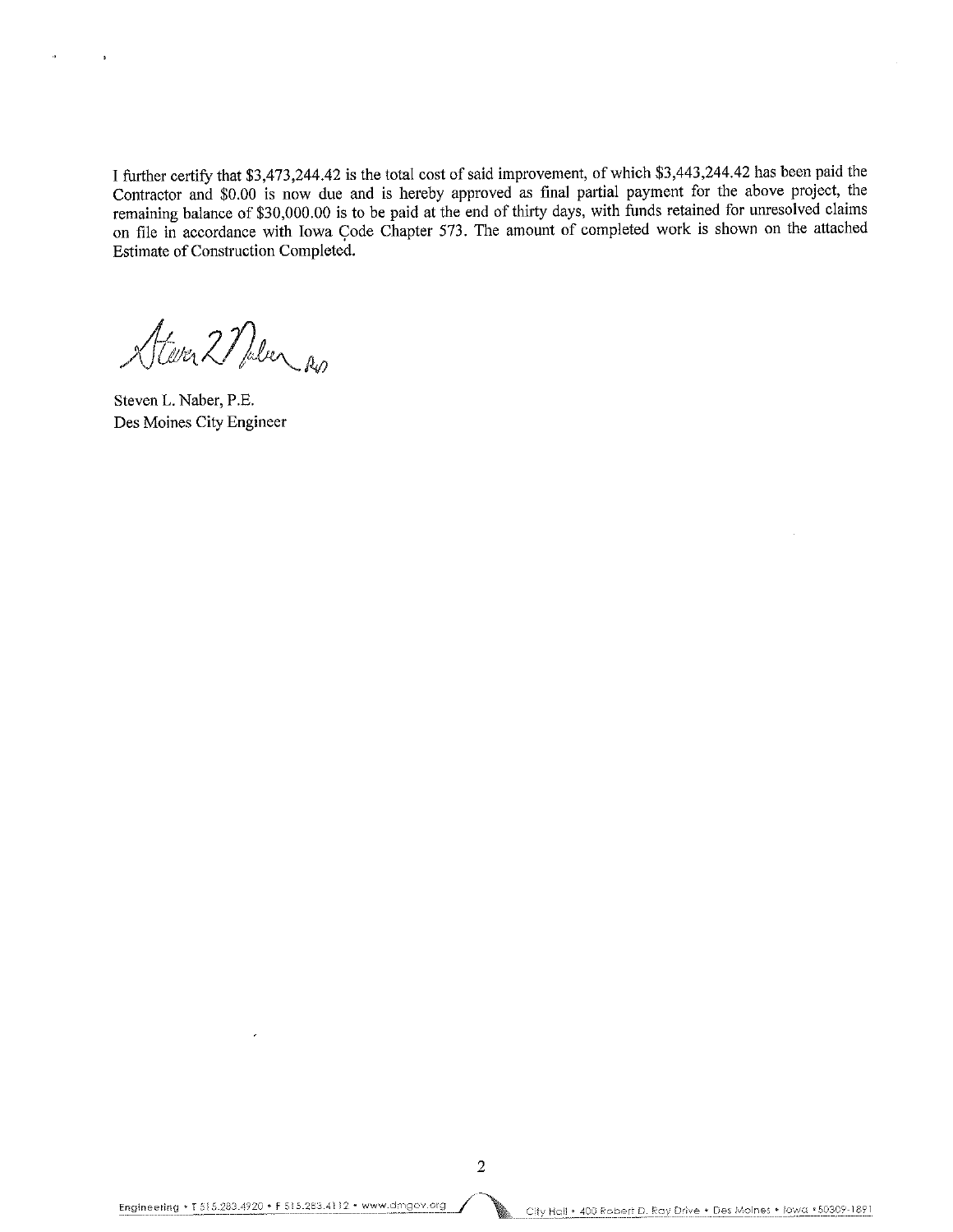#### ENGINEERING DEPARTMENT CITY OFDES MOINES, IOWA



#### ESTIMATE OF CONSTRUCTION COMPLETEDFOR WORK DONE FROM 11/1/2018 to 6/20/2019 FINAL PARTIAL PAYMENT NO. 11

#### CITY OF DES MOINES

 $\mathcal{A}$ 

#### PROJECT: PARK AVENUE WIDENING

#### CONTRACTOR: CORELL CONTRACTOR, INC. & SUBSIDIARY

Project No: STP-U-1945(796)-70-77 Activity ID: 06-2011-005Date: 6/20/2019

|                |                                                           |             |                  | UNITS      |             |            |                |                             |                |
|----------------|-----------------------------------------------------------|-------------|------------------|------------|-------------|------------|----------------|-----------------------------|----------------|
|                |                                                           |             |                  |            | CONSTRUCTED |            | DIVISION 1     | DIVISION 2                  |                |
| LINE NO.       | DESCRIPTION                                               | UNIT        | <b>ESTIMATED</b> | AUTHORIZED | TO DATE     | UNIT PRICE |                | TOTAL AMOUNT   TOTAL AMOUNT | TOTAL AMOUNT   |
|                | CLEARING AND GRUBBING                                     | UNIT        | 64.000           | 14.200     | 14,200      | \$165.00   | \$2,343.00     |                             | \$2,343.00     |
| 2              | SPECIAL BACKFILL                                          | CY.         | 330.000          | 0.000      | 0.000       | \$55.00    | \$0.00         |                             | \$0.00         |
| 3              | EXCAVATION, CLASS 10, ROADWAY AND BORROW                  | <b>CY</b>   | 3,240.000        | 3,421,000  | 3.421.000   | \$10.00    | \$34,210.00    |                             | \$34,210.00    |
| $\overline{4}$ | EXCAVATION, CLASS 10, WASTE                               | <b>CY</b>   | 16,250,000       | 16,884,000 | 16,884.000  | \$10.10    | \$170,528.40   |                             | \$170,528.40   |
| 5              | TOPSOIL, STRIP, SALVAGE AND SPREAD                        | CY.         | 2.120.000        | 2,120,000  | 2,120,000   | \$20.00    | \$42,400.00    |                             | \$42,400.00    |
| 6              | MODIFIED SUBBASE                                          | CY.         | 10,025.000       | 10,229.000 | 10,229.000  | \$43.15    | \$441,381.35   |                             | \$441,381.35   |
| $\overline{7}$ | GRANULAR SHOULDERS, TYPE A                                | TON         | 550,000          | 502.080    | 502.080     | \$30.00    | \$15,062.40    |                             | \$15,062.40    |
| 8              | SHOULDER CONSTRUCTION, EARTH                              | <b>STA</b>  | 6.400            | 6.400      | 6.400       | \$405.00   | \$2,592.00     |                             | \$2,592.00     |
| -9             | SHOULDER FINISHING, EARTH                                 | <b>STA</b>  | 92,400           | 92.400     | 92.400      | \$500.00   | \$46,200,00    |                             | \$46,200.00    |
| 10             | STANDARD OR SLIP FORM PORTLAND CEMENT CONCRETE PAVEMENT   | <b>SY</b>   | 791.000          | 795.000    | 795.000     | \$55.35    | \$44,003.25    |                             | \$44,003.25    |
| 11             | STANDARD OR SLIP FORM PORTLAND CEMENT CONCRETE PAVEMENT   | <b>SY</b>   | 24.925.000       | 25,137,000 | 25,137,000  | \$47.65    | \$1,197,778.05 |                             | \$1,197,778.05 |
| 12             | MEDIAN, DOWELLED P.C. CONCRETE, 6 INCH                    | SY          | 530.000          | 536.300    | 536.300     | \$76.90    | \$41,241.47    |                             | \$41,241.47    |
| 13             | MEDIAN, P.C. CONCRETE, 4 IN.                              | SY          | 132.000          | 129.500    | 129.500     | \$61.50    | \$7,964.25     |                             | \$7,964.25     |
| 14             | PORTLAND CEMENT CONCRETE PAVEMENT WIDENING, 9.5 IN.       | SY          | 963.000          | 806,200    | 806.200     | \$56.40    | \$45,469.68    |                             | \$45,469.68    |
| 15             | TEMPORARY PAVEMENT                                        | SY          | 210,000          | 184.500    | 184.500     | \$53.30    | \$9,833.85     |                             | \$9,833.85     |
| 16             | SURFACING, DRIVEWAY                                       | <b>TON</b>  | 510.000          | 594.300    | 594,300     | \$34.00    | \$20,206.20    |                             | \$20,206.20    |
| 17             | REMOVAL OF CONCRETE FOOTINGS, AS PER PLAN                 | EACH        | 3,000            | 0.000      | 0.000       | \$1,060.00 | \$0.00         |                             | \$0.00         |
| 18             | MODULAR BLOCK RETAINING WALL                              | SF          | 60.000           | 0.000      | 0,000       | \$68.00    | \$0.00         |                             | \$0.00         |
| 19             | MANHOLE, STORM SEWER, SW-402 (40" x 48")                  | <b>EACH</b> | 5.000            | 5.000      | 5.000       | \$4,370.00 | \$21,850.00    |                             | \$21,850.00    |
| 20             | MANHOLE, STORM SEWER, SW-402 (48" x 48")                  | <b>EACH</b> | 1.000            | 1.000      | 1.000       | \$4,550.00 | \$4,550.00     |                             | \$4,550.00     |
| 21             | MANHOLE, STORM SEWER, SW-403 (48" x 84")                  | <b>EACH</b> | 1.000            | 1,000      | 1.000       | \$6,400.00 | \$6,400.00     |                             | \$6,400,00     |
| 22             | INTAKE, SW-501                                            | <b>EACH</b> | 9.000            | 9.000      | 9.000       | \$3,170.00 | \$28,530.00    |                             | \$28,530.00    |
| 23             | <b>INTAKE, SW-505</b>                                     | EACH        | 2.000            | 2.000      | 2.000       | \$5,150.00 | \$10,300.00    |                             | \$10,300.00    |
| 24             | INTAKE, SW-505 MODIFIED                                   | <b>EACH</b> | 3.000            | 3.000      | 3.000       | \$6,050.00 | \$18,150.00    |                             | \$18,150.00    |
| 25             | INTAKE, SW-507                                            | EACH        | 1.000            | 1.000      | 1.000       | \$5,715.00 | \$5,715.00     |                             | \$5,715.00     |
| 26             | INTAKE, SW-509                                            | <b>EACH</b> | 5,000            | 4,000      | 4.000       | \$7,950.00 | \$31,800.00    |                             | \$31,800.00    |
| 27             | MANHOLE ADJUSTMENT, MINOR<br>$\mathcal{L}$                | <b>EACH</b> | 11.000           | 13,000     | 13.000      | \$1,515.00 | \$19,695.00    |                             | \$19,695.00    |
| 28             | MANHOLE ADJUSTMENT, MAJOR                                 | EACH        | 6.000            | 6.000      | 6.000       | \$1,760.00 | \$10,560,00    |                             | \$10,560.00    |
| 29             | CONNECTION TO EXISTING MANHOLE                            | <b>EACH</b> | 1.000            | 1.000      | 1.000       | \$1,225.00 | \$1,225.00     |                             | \$1,225.00     |
| 30             | SUBDRAIN, PLASTIC PIPE, 6 IN.                             | LF          | 7,920,000        | 6,949,000  | 6,949,000   | \$13.75    | \$95,548.75    |                             | \$95,548.75    |
| 31             | SUBDRAIN OUTLET, DR-303                                   | <b>EACH</b> | 26.000           | 20.000     | 20,000      | \$200.00   | \$4,000,00     |                             | \$4,000.00     |
| 32             | STORM SEWER GRAVITY MAIN, TRENCHED, REINFORCED CONCRETE I | LF          | 1,035,000        | 951.000    | 951.000     | \$79.00    | \$75,129.00    |                             | \$75,129.00    |
| 33             | STORM SEWER GRAVITY MAIN, TRENCHED, REINFORCED CONCRETE I | LF          | 10.000           | 7.000      | 7.000       | \$400.00   | \$2,800.00     |                             | \$2,800.00     |
| 34             | REMOVE STORM SEWER PIPE LESS THAN OR EQUAL TO 36 IN.      | $\rm LF$    | 136,000          | 127.300    | 127.300     | \$30.00    | \$3,819.00     |                             | \$3,819.00     |
| 35             | <b>FLOWABLE MORTAR</b>                                    | <b>CY</b>   | 100,000          | 6.500      | 6.500       | \$315.00   | \$2,047.50     |                             | \$2,047.50     |
| 36             | REMOVAL OF PAVEMENT                                       | SY          | 16.360.000       | 16,731,900 | 16.731.900  | \$6.55     | \$109,593.95   |                             | \$109,593.95   |
| 37             | REMOVAL OF INTAKES AND UTILITY ACCESSES                   | EACH        | 8.000            | 6.000      | 6.000       | \$1,000.00 | \$6,000.00     |                             | \$6,000.00     |
| 38             | REMOVAL OF SIDEWALK                                       | SY          | 19.000           | 19.000     | 19.000      | \$10.00    | \$190.00       |                             | \$190.00       |
| 39             | SIDEWALK, P.C. CONCRETE, 4 IN.                            | SY          | 1,876,000        | 1,882.500  | 1,882.500   | \$41.00    | \$77,182.50    |                             | \$77,182.50    |
| 40             | SIDEWALK, P.C. CONCRETE, 6 IN.                            | SY          | 87.000           | 62,300     | 62.300      | \$62.00    | \$3,862.60     |                             | \$3,862.60     |
| 41             | DETECTABLE WARNINGS                                       | SF          | 90,000           | 92.000     | 92.000      | \$46.00    | \$4,232.00     |                             | \$4,232.00     |
| 42             | DRIVEWAY, P.C. CONCRETE, 8 IN.                            | ${\rm SY}$  | 373,000          | 395,000    | 395,000     | \$51.25    | \$20,243.75    |                             | \$20,243.75    |
|                |                                                           |             |                  |            |             |            |                |                             |                |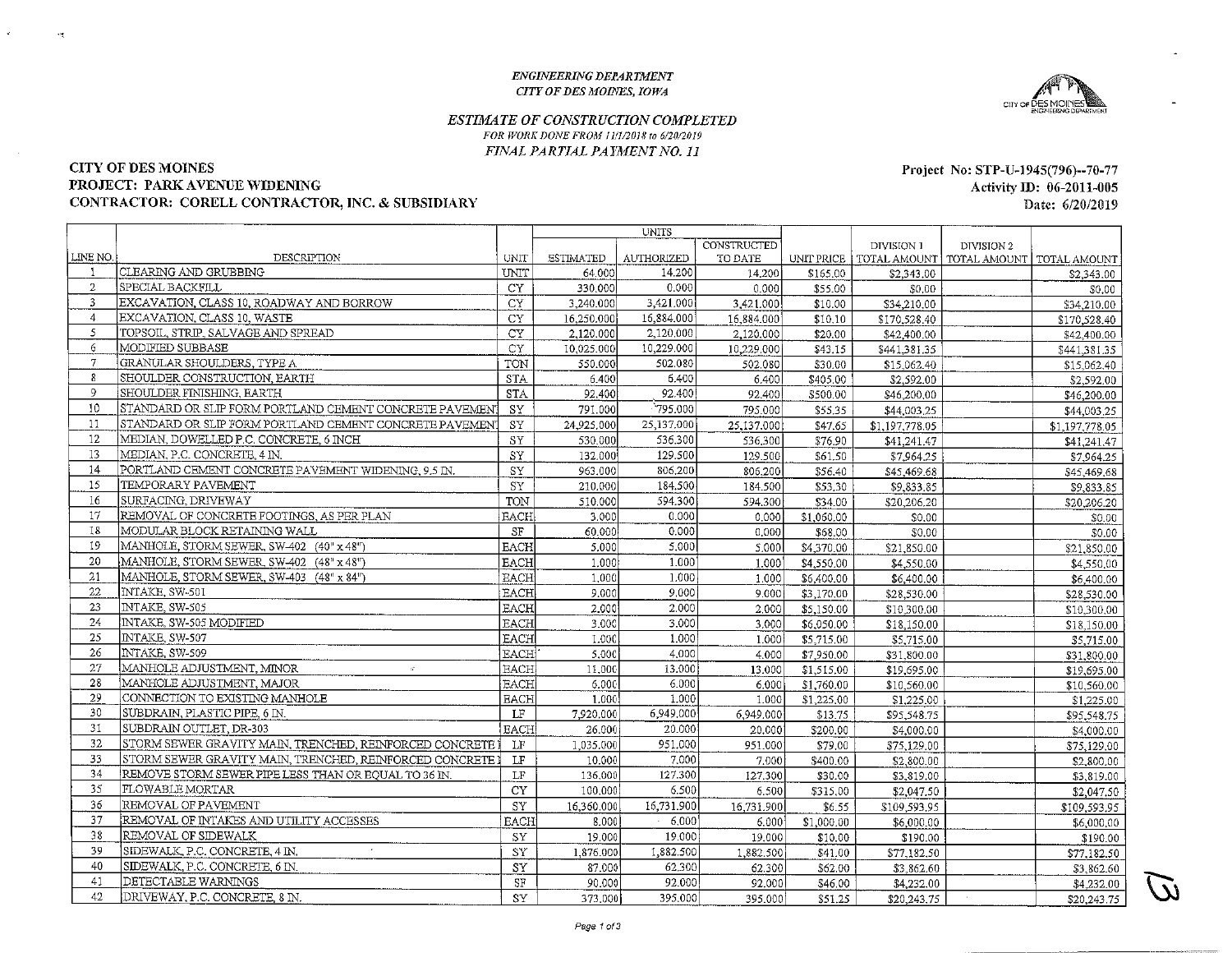|          |                                                                 |             |                  | <b>UNITS</b>         |             |                    |              |                             |              |
|----------|-----------------------------------------------------------------|-------------|------------------|----------------------|-------------|--------------------|--------------|-----------------------------|--------------|
|          |                                                                 |             |                  |                      | CONSTRUCTED |                    | DIVISION 1   | DIVISION 2                  |              |
| LINE NO. | <b>DESCRIPTION</b>                                              | UNIT        | <b>ESTIMATED</b> | AUTHORIZED           | TO DATE     | UNIT PRICE         | TOTAL AMOUNT | TOTAL AMOUNT   TOTAL AMOUNT |              |
| 43       | REMOVAL OF PAVED DRIVEWAY                                       | <b>SY</b>   | 547,000          | 666,700              | 666.700     | \$9.50             | \$6,333.65   |                             | \$6,333.65   |
| 44       | RAILROAD APPROACH SECTION, P.C.C.                               | SY          | 300.000          | 409.700              | 409.700     | \$66.65            | \$27,306.51  |                             | \$27,306.51  |
| 45       | <b>SAFETY CLOSURE</b>                                           | EACH        | 6.000            | 3.000                | 3.000       | \$105.00           | \$315.00     |                             | \$315.00     |
| 46       | REMOVAL OF FENCE, CHAIN LINK                                    | LF          | 15,000           | 0.000                | 0.000       | \$20.00            | \$0.00       |                             | \$0.00       |
| 47       | FIELD OFFICE                                                    | <b>EACH</b> | 1.000            | 1.000                | 1.000       | \$8,000.00         | \$8,000.00   |                             | \$8,000.00   |
| 48       | TRAFFIC SIGNALIZATION                                           | LS          | 1.000            | 1.000                | 1.000       | \$235,000.00       | \$235,000,00 |                             | \$235,000.00 |
| 49       | PAINTED PAVEMENT MARKING, WATERBORNE OR SOLVENT-BASED           | STA         | 228,160          | 170.340              | 170,340     | \$17.85            | \$3,040.57   |                             | \$3,040.57   |
| 50       | PERMANENT TAPE MARKINGS, PROFILED PAVEMENT MARKING TAPE         | <b>STA</b>  | 58.000           | $\frac{1}{2}$ 57.860 | 57,860      | \$330.00           | \$19,093.80  |                             | \$19,093.80  |
| 51       | PAINTED SYMBOLS AND LEGENDS, WATERBORNE OR SOLVENT-BASELEACH    |             | 22.000           | 0.000                | 0.000       | \$84.00            | \$0.00       |                             | \$0.00       |
| 52       | PRE-CUT SYMBOLS AND LEGENDS, INTERSECTION MARKING TAPE          | <b>EACH</b> | 14.000           | 14.000               | 14.000      | \$200.00           | \$2,800.00   |                             | \$2,800.00   |
| 53       | PAVEMENT MARKINGS REMOVED                                       | <b>STA</b>  | 115.190          | 135.980              | 135.980     | \$23.00            | \$3,127.54   |                             | \$3,127.54   |
| 54       | SYMBOLS AND LEGENDS REMOVED                                     | <b>EACH</b> | 6,000            | 8.000                | 8.000       | \$94.00            | \$752.00     |                             | \$752.00     |
| 55       | GROOVES CUT FOR PAVEMENT MARKINGS                               | <b>STA</b>  | 58.000           | 57.860               | 57.860      | \$99.00            | \$5,728.14   |                             | \$5,728.14   |
| 56       | GROOVES CUT FOR SYMBOLS AND LEGENDS                             | <b>EACH</b> | 14 000           | 14.000               | 14.000      | \$105.00           | \$1,470.00   |                             | \$1,470.00   |
| 57       | TEMPORARY TRAFFIC SIGNALS                                       | <b>EACH</b> | 3.000            | 3.000                | 3.000       | \$8,200.00         | \$24,600.00  |                             | \$24,600.00  |
| 58       | TRAFFIC CONTROL                                                 | LS          | 1,000            | 1.000                | 1,000       | \$22,050.00        | \$22,050.00  |                             | \$22,050,00  |
| 59       | PORTABLE DYNAMIC MESSAGE SIGN (PDMS)                            | CDAY        | 14.000           | 56,000               | 56.000      | \$105.00           | \$5,880.00   |                             | \$5,880.00   |
| 60       | PATCHES, FULL-DEPTH FINISH, BY AREA                             | <b>SY</b>   | 11.000           | 0.000                | 0.000       | \$133.00           | \$0.00       |                             | \$0.00       |
| 61       | PATCHES, FULL-DEPTH FINISH, BY COUNT                            | EACH        | 1.000            | 0.000                | 0.000       | \$307.00           | \$0,00       |                             | \$0.00       |
| 62       | MOBILIZATION                                                    | LS.         | 1.000            | 1.000                |             | 1,000 \$106,000.00 | \$106,000.00 |                             | \$106,000.00 |
| 63       | RAILROAD PROTECTIVE LIABILITY INSURANCE FOR SIEGWERK USA        | LS.         | 1.000            | 1.000                | 1.000       | \$16,550.00        |              |                             | \$16,550.00  |
| 64       | ('EACH' ITEM) CATHODIC TEST STATION, LOWER                      | <b>EACH</b> | 2.000            | 1.000                | 1.000       | \$1,025.00         |              | \$1,025.00                  | \$1,025.00   |
| 65       | ('EACH' ITEM) FIRE HYDRANT, LOWER                               | <b>EACH</b> | 1.000            | 1.000                | 1,000       | \$5,550.00         |              | \$5,550.00                  | \$5,550.00   |
| 66       | (EACH ITEM) FIRE HYDRANT, RELOCATE                              | <b>EACH</b> | 5.000            | 6.000                | 6.000       | \$6,030.00         |              | \$36,180.00                 | \$36,180.00  |
| 67       | POLICE OFFICER                                                  | <b>EACH</b> | 40.000           | 34.000               | 34,000      | \$225.00           | \$7,650.00   |                             | \$7,650.00   |
| 68       | <b>SEWER PIPE SUPPORT</b>                                       | EACH        | 10.000           | 3,000                | 3.000       | \$2,600.00         | \$7,800.00   |                             | \$7,800.00   |
| 69       | WATER SERVICE STOP BOX, NEW HOUSING                             | <b>EACH</b> | 1.000            | 0.000                | 0,000       | \$500.00           | \$0.00       |                             | \$0.00       |
| 70       | WATER SERVICE STOP BOX, NEW ROD                                 | <b>EACH</b> | 1,000            | 0.000                | 0.000       | \$275.00           | \$0.00       |                             | \$0.00       |
| 71       | WATER SERVICE STOP BOX, RELOCATE                                | <b>EACH</b> | 1.000            | 0.000                | 0.000       | \$1,030.00         | \$0.00       |                             | \$0.00       |
| 72       | WATER SERVICE, CHECK DEPTH                                      | EACH        | 2.000            | 0.000                | 0.000       | \$1,700.00         | \$0.00       |                             | \$0.00       |
| 73       | WATER SERVICE, LOWER 1 IN.                                      | <b>EACH</b> | 1.000            | 0.000                | 0,000       | \$1,300.00         | \$0.00       |                             | \$0.00       |
| 74       | WATER SERVICE, LOWER 1 IN. W NEW COPPER                         | EACH        | 1.000            | 0.000                | 0.000       | \$2,970.00         | \$0.00       |                             | \$0.00       |
| 75       | WATER SERVICE, LOWER 6 IN.                                      | <b>EACH</b> | 1.000            | 0.000                | 0.000       | \$6,570.00         | \$0.00       |                             | \$0.00       |
| 76       | WATER SERVICE, LOWER 8 IN.                                      | <b>EACH</b> | 2,000            | 0.000                | 0.000       | \$7,500.00         | \$0.00       |                             | \$0.00       |
| 77       | <b>MULCHING</b>                                                 | ACRE        | 5.600            | 0.000                | 0.000       | \$710.00           | \$0.00       |                             | \$0.00       |
| 78       | MULCHING, WOOD CELLULOSE FIBER                                  | <b>ACRE</b> | 3,300            | 6.850                | 6.850       | \$1,680.00         | \$11,508.00  |                             | \$11,508.00  |
| 79       | SEEDING AND FERTILIZING (URBAN)                                 | ACRE        | 5.600            | 6.850                | 6.850       | \$840.00           | \$5,754.00   |                             | \$5,754.00   |
| 80       | SLOPE PROTECTION, WOOD EXCELSIOR MAT                            | SQ.         | 997.000          | 0,000                | 0.000       | \$12.50            | \$0.00       |                             | \$0.00       |
| 81       | STABILIZING CROP - SEEDING AND FERTILIZING (URBAN)              | ACRE        | 5,600            | 0.000                | 0.000       | \$760.00           | \$0.00       |                             | \$0.00       |
| 82       | WATERING FOR SOD, SPECIAL DITCH CONTROL, OR SLOPE PROTECTICMGAL |             | 500.000          | 0.000                | 0.000       | \$60.00            | \$0.00       |                             | \$0.00       |
| 83       | MOBILIZATION FOR WATERING                                       | EACH        | 5.000            | 0.000                | 0.000       | \$350.00           | \$0.00       |                             | \$0.00       |
| 84       | SILT FENCE                                                      | LF          | 7,375,000        | 3,101.000            | 3,101.000   | \$1.60             | \$4,961.60   |                             | \$4,961.60   |
| 85       | REMOVAL OF SILT FENCE OR SILT FENCE FOR DITCH CHECKS            | $\rm LF$    | 7,375,000        | 3,101.000            | 3,101,000   | \$0.05             | \$155.05     |                             | \$155.05     |
| 86       | MAINTENANCE OF SILT FENCE OR SILT FENCE FOR DITCH CHECK         | LF          | 600.000          | 0.000                | 0.000       | \$0.05             | \$0.00       |                             | \$0.00       |
| 87       | PERIMETER AND SLOPE SEDIMENT CONTROL DEVICE, 12 IN. DIA.        | LF          | 5,375.000        | 4,480.000            | 4,480,000   | \$2.50             | \$11,200.00  |                             | \$11,200.00  |
| 88       | REMOVAL OF PERIMETER AND SLOPE SEDIMENT CONTROL DEVICE          | $\rm LF$    | 5,375.000        | 4,480.000            | 4,480.000   | \$0.05             | \$224.00     |                             | \$224.00     |
| 89       | MOBILIZATIONS, EROSION CONTROL                                  | EACH        | 12.000           | 9.000                | 9.000       | \$500.00           | \$4,500.00   |                             | \$4,500.00   |
| 90       | MOBILIZATIONS, EMERGENCY EROSION CONTROL                        | <b>EACH</b> | 3,000            | 0.000                | 0.000       | \$1,000.00         | \$0.00       |                             | \$0.00       |
| 8001     | C-SUD MIX DESIGN                                                | CY          | 0.000            | 3,587.250            | 3,587.250   | \$5.50             | \$19,729.87  |                             | \$19,729.87  |
| 8002     | SUBDRAIN, PLASTIC PIPE, 6 IN.                                   | LS          | 0,000            | 1,000                | 1.000       | \$22,849.23        | \$22,849.23  |                             | \$22,849.23  |
| 8003     | SUBGRADE STABILIZATION MATERIAL, POLYMER GRID                   | SY          | 0.000            | 11,551.000           | 11,551,000  | \$3.00             | \$34,653.00  |                             | \$34,653.00  |

 $\omega_{\rm{max}}$ 

 $\sim$ 

 $\widetilde{\nabla}$ 

 $\sim 10^7$